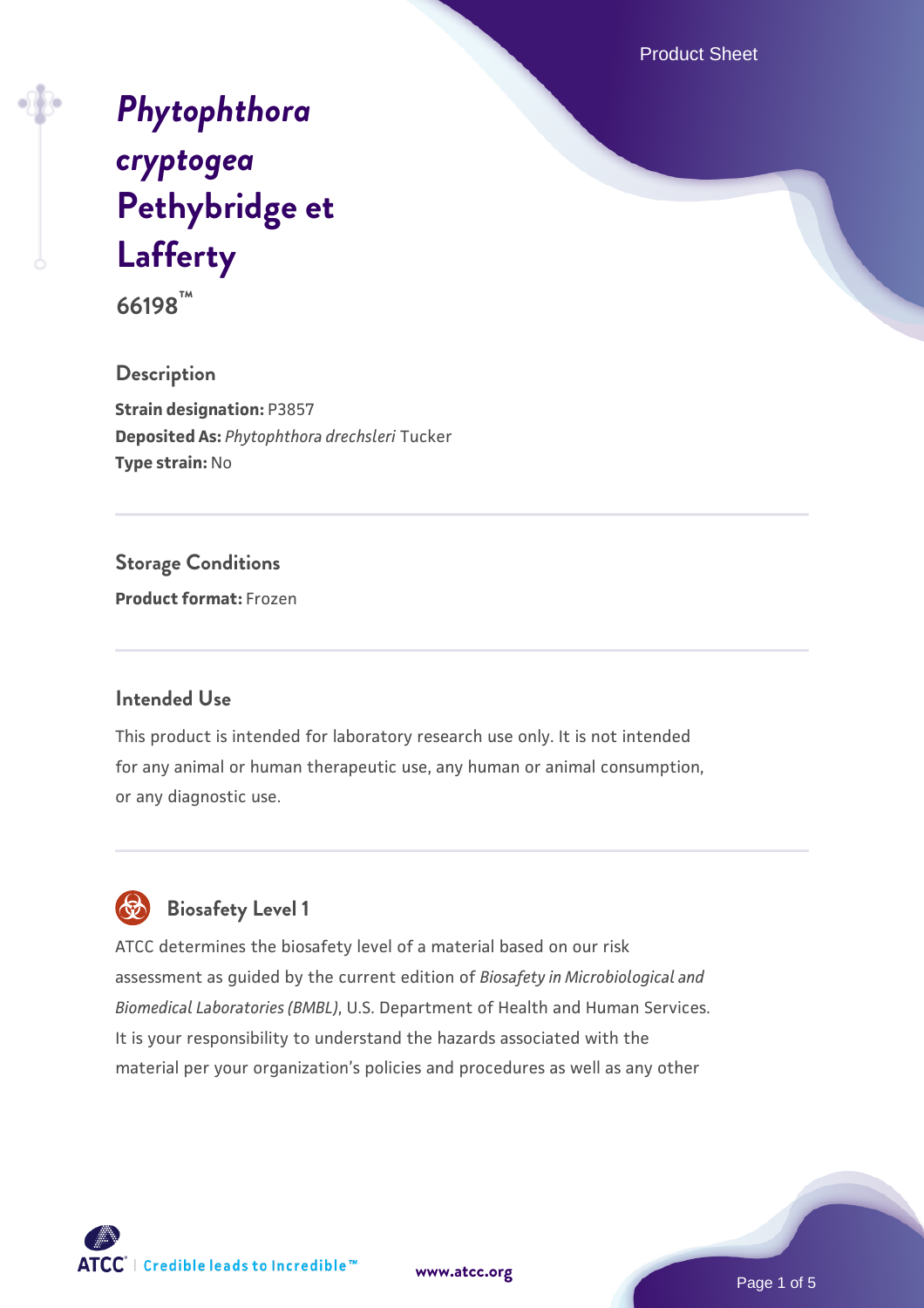## **[Phytophthora cryptogea](https://www.atcc.org/products/66198)** [Pethybridge et Lafferty](https://www.atcc.org/products/66198) Product Sheet **66198**

applicable regulations as enforced by your local or national agencies.

ATCC highly recommends that appropriate personal protective equipment is always used when handling vials. For cultures that require storage in liquid nitrogen, it is important to note that some vials may leak when submersed in liquid nitrogen and will slowly fill with liquid nitrogen. Upon thawing, the conversion of the liquid nitrogen back to its gas phase may result in the vial exploding or blowing off its cap with dangerous force creating flying debris. Unless necessary, ATCC recommends that these cultures be stored in the vapor phase of liquid nitrogen rather than submersed in liquid nitrogen.

# **Certificate of Analysis**

For batch-specific test results, refer to the applicable certificate of analysis that can be found at www.atcc.org.

# **Growth Conditions**

**Medium:**  [ATCC Medium 343: V8 juice agar](https://www.atcc.org/-/media/product-assets/documents/microbial-media-formulations/3/4/3/atcc-medium-0343.pdf?rev=fbf48fa24e664932828269db1822ab12) **Temperature:** 24°C

# **Material Citation**

If use of this material results in a scientific publication, please cite the material in the following manner: *Phytophthora cryptogea* Pethybridge et Lafferty (ATCC 66198)



**[www.atcc.org](http://www.atcc.org)**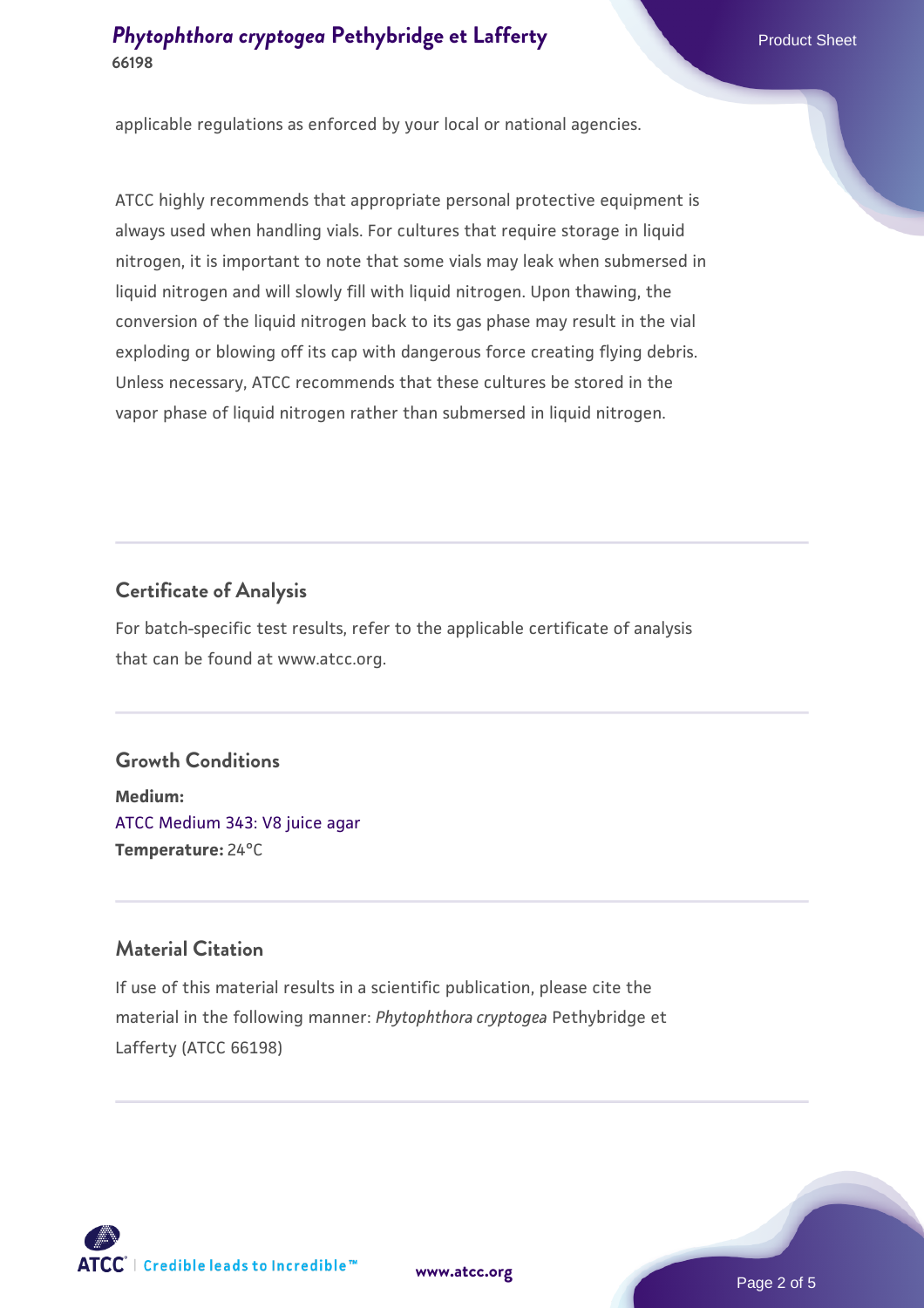#### **[Phytophthora cryptogea](https://www.atcc.org/products/66198)** [Pethybridge et Lafferty](https://www.atcc.org/products/66198) Product Sheet **66198**

#### **References**

References and other information relating to this material are available at www.atcc.org.

## **Warranty**

The product is provided 'AS IS' and the viability of ATCC® products is warranted for 30 days from the date of shipment, provided that the customer has stored and handled the product according to the information included on the product information sheet, website, and Certificate of Analysis. For living cultures, ATCC lists the media formulation and reagents that have been found to be effective for the product. While other unspecified media and reagents may also produce satisfactory results, a change in the ATCC and/or depositor-recommended protocols may affect the recovery, growth, and/or function of the product. If an alternative medium formulation or reagent is used, the ATCC warranty for viability is no longer valid. Except as expressly set forth herein, no other warranties of any kind are provided, express or implied, including, but not limited to, any implied warranties of merchantability, fitness for a particular purpose, manufacture according to cGMP standards, typicality, safety, accuracy, and/or noninfringement.

#### **Disclaimers**

This product is intended for laboratory research use only. It is not intended for any animal or human therapeutic use, any human or animal consumption, or any diagnostic use. Any proposed commercial use is prohibited without a license from ATCC.

While ATCC uses reasonable efforts to include accurate and up-to-date information on this product sheet, ATCC makes no warranties or representations as to its accuracy. Citations from scientific literature and



**[www.atcc.org](http://www.atcc.org)**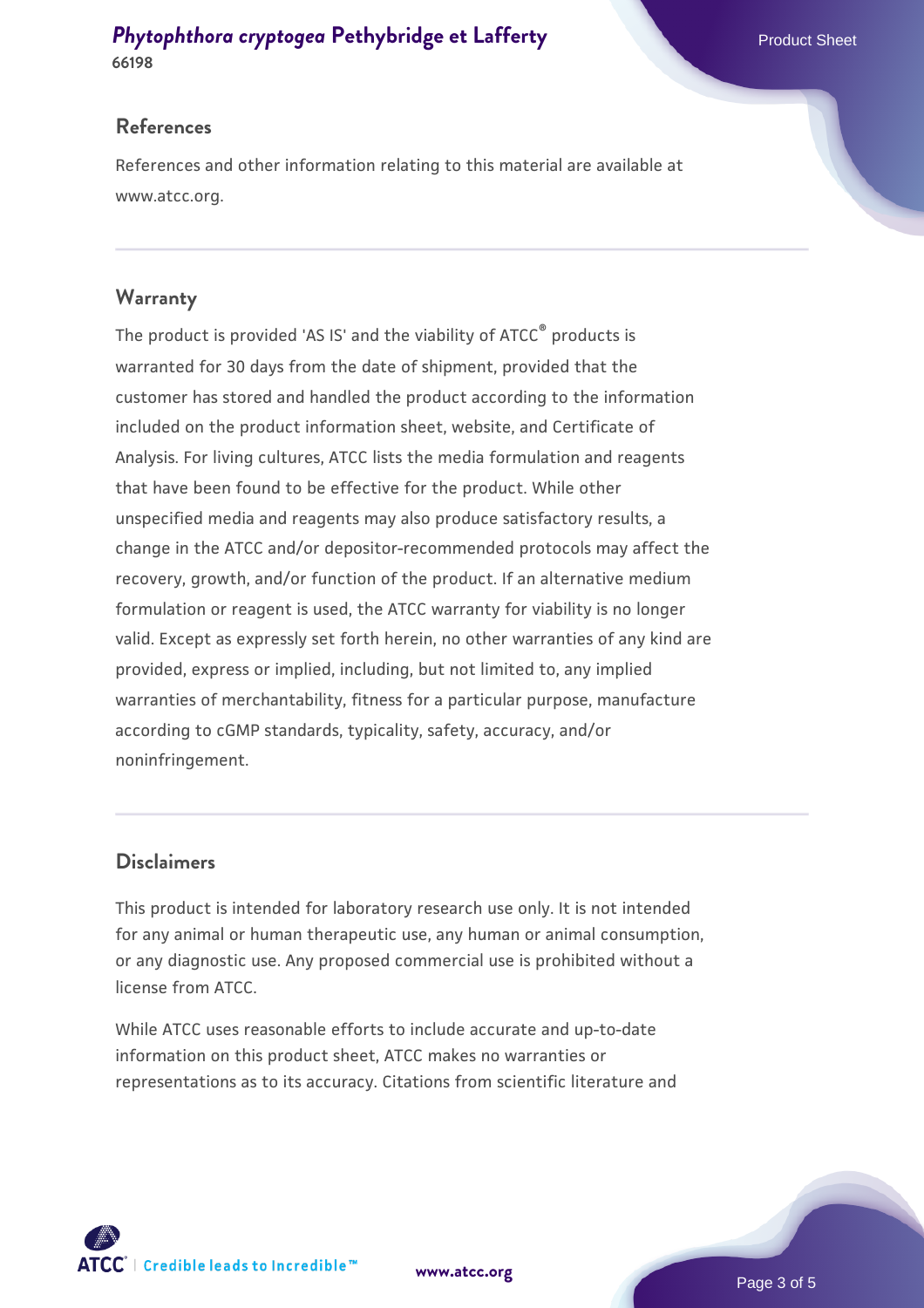#### **[Phytophthora cryptogea](https://www.atcc.org/products/66198)** [Pethybridge et Lafferty](https://www.atcc.org/products/66198) Product Sheet **66198**

patents are provided for informational purposes only. ATCC does not warrant that such information has been confirmed to be accurate or complete and the customer bears the sole responsibility of confirming the accuracy and completeness of any such information.

This product is sent on the condition that the customer is responsible for and assumes all risk and responsibility in connection with the receipt, handling, storage, disposal, and use of the ATCC product including without limitation taking all appropriate safety and handling precautions to minimize health or environmental risk. As a condition of receiving the material, the customer agrees that any activity undertaken with the ATCC product and any progeny or modifications will be conducted in compliance with all applicable laws, regulations, and guidelines. This product is provided 'AS IS' with no representations or warranties whatsoever except as expressly set forth herein and in no event shall ATCC, its parents, subsidiaries, directors, officers, agents, employees, assigns, successors, and affiliates be liable for indirect, special, incidental, or consequential damages of any kind in connection with or arising out of the customer's use of the product. While reasonable effort is made to ensure authenticity and reliability of materials on deposit, ATCC is not liable for damages arising from the misidentification or misrepresentation of such materials.

Please see the material transfer agreement (MTA) for further details regarding the use of this product. The MTA is available at www.atcc.org.

#### **Copyright and Trademark Information**

© ATCC 2021. All rights reserved. ATCC is a registered trademark of the American Type Culture Collection.

#### **Revision**

This information on this document was last updated on 2021-05-19



**[www.atcc.org](http://www.atcc.org)**

Page 4 of 5